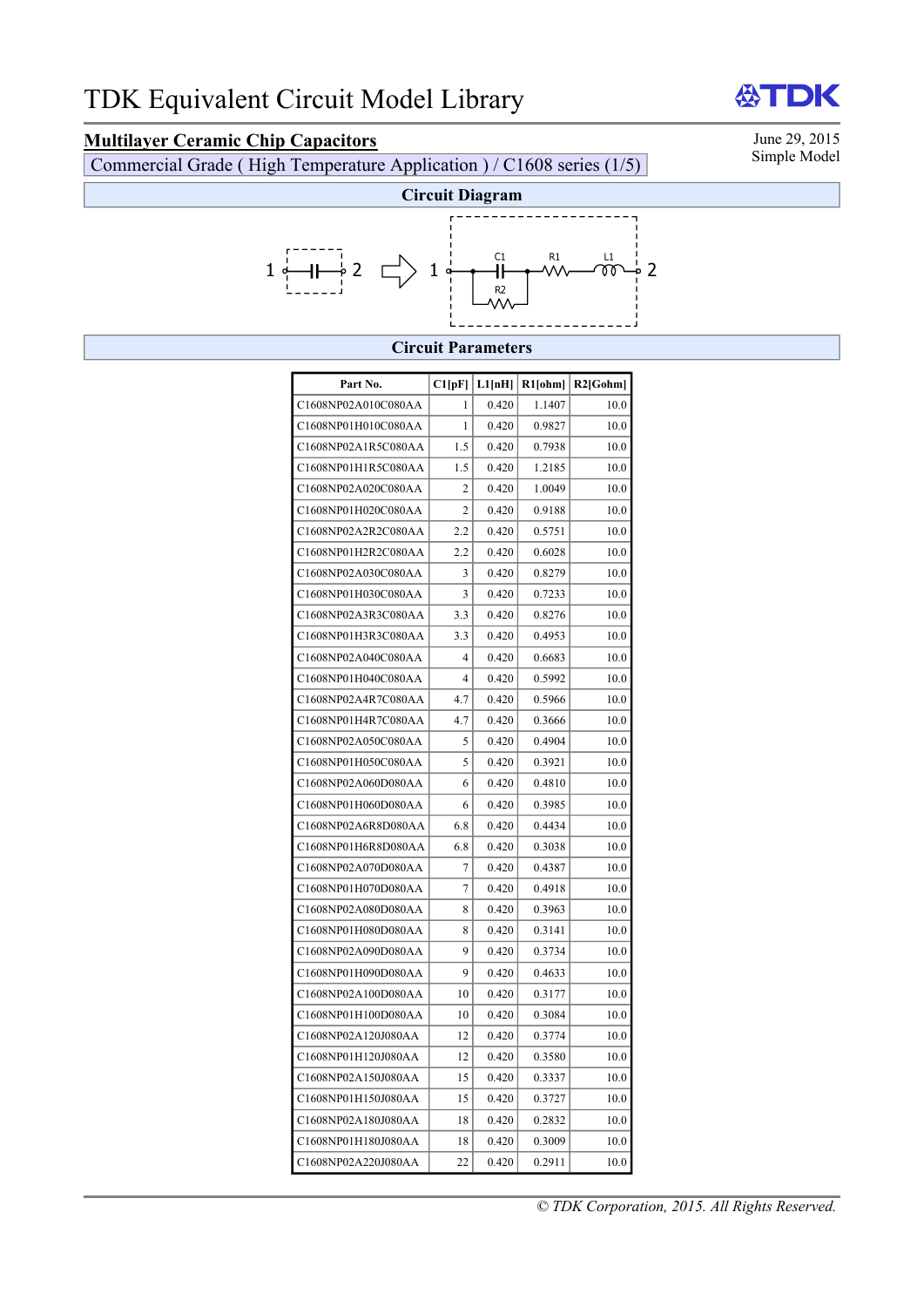# **Multilayer Ceramic Chip Capacitors** June 29, 2015<br>Commercial Grade (High Temperature Application) / C1608 series (2/5) Simple Model

Commercial Grade ( High Temperature Application ) / C1608 series ( $2/5$ )



### **Circuit Parameters**

| Part No.            | Cl[pF] | L1[nH] | R1[ohm] | $R2$ [Gohm] |
|---------------------|--------|--------|---------|-------------|
| C1608NP01H220J080AA | 22     | 0.420  | 0.2911  | 10.0        |
| C1608NP02A270J080AA | 27     | 0.420  | 0.2617  | 10.0        |
| C1608NP01H270J080AA | 27     | 0.420  | 0.2376  | 10.0        |
| C1608NP02A330J080AA | 33     | 0.420  | 0.2683  | 10.0        |
| C1608NP01H330J080AA | 33     | 0.420  | 0.2471  | 10.0        |
| C1608NP02A390J080AA | 39     | 0.420  | 0.1719  | 10.0        |
| C1608NP01H390J080AA | 39     | 0.420  | 0.2362  | 10.0        |
| C1608NP02A470J080AA | 47     | 0.420  | 0.3899  | 10.0        |
| C1608NP01H470J080AA | 47     | 0.420  | 0.2173  | 10.0        |
| C1608NP02A560J080AA | 56     | 0.420  | 0.1700  | 10.0        |
| C1608NP01H560J080AA | 56     | 0.420  | 0.1843  | 10.0        |
| C1608NP02A680J080AA | 68     | 0.420  | 0.1176  | 10.0        |
| C1608NP01H680J080AA | 68     | 0.420  | 0.1473  | 10.0        |
| C1608NP02A820J080AA | 82     | 0.420  | 0.1501  | 10.0        |
| C1608NP01H820J080AA | 82     | 0.420  | 0.1633  | 10.0        |
| C1608NP02A101J080AA | 100    | 0.420  | 0.0919  | 10.0        |
| C1608NP01H101J080AA | 100    | 0.420  | 0.1402  | 10.0        |
| C1608NP02A121J080AA | 120    | 0.420  | 0.1401  | 10.0        |
| C1608NP01H121J080AA | 120    | 0.420  | 0.0795  | 10.0        |
| C1608NP02A151J080AA | 150    | 0.420  | 0.0779  | 10.0        |
| C1608NP01H151J080AA | 150    | 0.420  | 0.0807  | 10.0        |
| C1608NP02A181J080AA | 180    | 0.420  | 0.1067  | 10.0        |
| C1608NP01H181J080AA | 180    | 0.420  | 0.0659  | 10.0        |
| C1608NP02A221J080AA | 220    | 0.420  | 0.0552  | 10.0        |
| C1608NP01H221J080AA | 220    | 0.420  | 0.0681  | 10.0        |
| C1608NP02A271J080AA | 270    | 0.420  | 0.0899  | 10.0        |
| C1608NP01H271J080AA | 270    | 0.420  | 0.0834  | 10.0        |
| C1608NP02A331J080AA | 330    | 0.420  | 0.0659  | 10.0        |
| C1608NP01H331J080AA | 330    | 0.420  | 0.0770  | 10.0        |
| C1608NP02A391J080AA | 390    | 0.420  | 0.1118  | 10.0        |
| C1608NP01H391J080AA | 390    | 0.420  | 0.0602  | 10.0        |
| C1608NP02A471J080AA | 470    | 0.420  | 0.0607  | 10.0        |
| C1608NP01H471J080AA | 470    | 0.420  | 0.0560  | 10.0        |
| C1608NP02A561J080AA | 560    | 0.420  | 0.0535  | 10.0        |
| C1608NP01H561J080AA | 560    | 0.420  | 0.0566  | 10.0        |
| C1608NP02A681J080AA | 680    | 0.420  | 0.0463  | 10.0        |
| C1608NP01H681J080AA | 680    | 0.420  | 0.0473  | 10.0        |

*© TDK Corporation, 2015. All Rights Reserved.* 

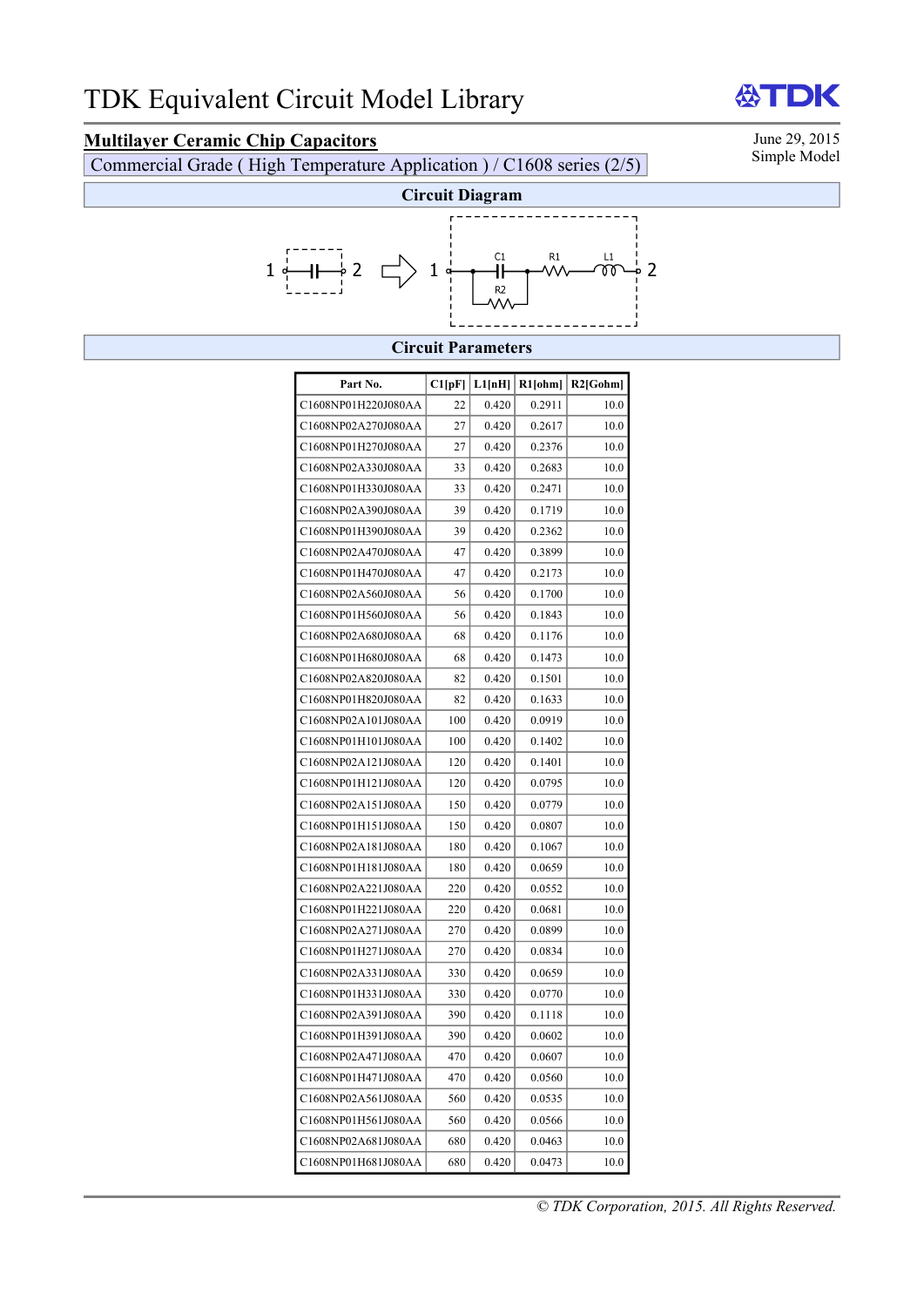# **Multilayer Ceramic Chip Capacitors** June 29, 2015<br>Commercial Grade (High Temperature Application) / C1608 series (3/5) Simple Model

Commercial Grade ( High Temperature Application ) / C1608 series (3/5)



### **Circuit Parameters**

| Part No.            | C1[pF] | L1[nH] | $R1$ [ohm] | $R2$ [Gohm] |
|---------------------|--------|--------|------------|-------------|
| C1608NP02A821J080AA | 820    | 0.420  | 0.0543     | 10.0        |
| C1608NP01H821J080AA | 820    | 0.420  | 0.0380     | 10.0        |
| C1608NP02A102J080AA | 1,000  | 0.420  | 0.0369     | 10.0        |
| C1608NP01H102J080AA | 1,000  | 0.420  | 0.0396     | 10.0        |
| C1608NP02A122J080AA | 1,200  | 0.420  | 0.0290     | 10.0        |
| C1608NP01H122J080AA | 1,200  | 0.420  | 0.0366     | 10.0        |
| C1608NP02A152J080AA | 1,500  | 0.420  | 0.0284     | 10.0        |
| C1608NP01H152J080AA | 1,500  | 0.420  | 0.0284     | 10.0        |
| C1608NP02A182J080AA | 1,800  | 0.420  | 0.0288     | 10.0        |
| C1608NP01H182J080AA | 1,800  | 0.420  | 0.0256     | 10.0        |
| C1608NP02A222J080AA | 2,200  | 0.420  | 0.0214     | 10.0        |
| C1608NP01H222J080AA | 2,200  | 0.420  | 0.0310     | 10.0        |
| C1608NP02A272J080AA | 2,700  | 0.420  | 0.0220     | 10.0        |
| C1608NP01H272J080AA | 2,700  | 0.420  | 0.0249     | 10.0        |
| C1608NP02A332J080AA | 3,300  | 0.420  | 0.0209     | 10.0        |
| C1608NP01H332J080AA | 3,300  | 0.420  | 0.0218     | 10.0        |
| C1608NP01H392J080AA | 3,900  | 0.420  | 0.0233     | 10.0        |
| C1608NP01H472J080AA | 4,700  | 0.420  | 0.0255     | 10.0        |
| C1608NP01H562J080AA | 5,600  | 0.420  | 0.0263     | 10.0        |
| C1608NP01H682J080AA | 6,800  | 0.420  | 0.0173     | 10.0        |
| C1608NP01H822J080AA | 8,200  | 0.420  | 0.0237     | 10.0        |
| C1608NP01H103J080AA | 10,000 | 0.420  | 0.0160     | 10.0        |
| C1608X8R2A102K080AA | 1,000  | 0.420  | 0.1886     | 10.0        |
| C1608X8R2A102M080AA | 1,000  | 0.420  | 0.1886     | 10.0        |
| C1608X8R1H102K080AA | 1,000  | 0.420  | 0.1886     | 10.0        |
| C1608X8R1H102M080AA | 1,000  | 0.420  | 0.1886     | 10.0        |
| C1608X8R2A152K080AA | 1,500  | 0.420  | 0.1868     | 10.0        |
| C1608X8R2A152M080AA | 1,500  | 0.420  | 0.1868     | 10.0        |
| C1608X8R1H152K080AA | 1,500  | 0.420  | 0.1868     | 10.0        |
| C1608X8R1H152M080AA | 1,500  | 0.420  | 0.1868     | 10.0        |
| C1608X8R2A222K080AA | 2,200  | 0.420  | 0.1359     | 10.0        |
| C1608X8R2A222M080AA | 2,200  | 0.420  | 0.1359     | 10.0        |
| C1608X8R1H222K080AA | 2,200  | 0.420  | 0.1359     | 10.0        |
| C1608X8R1H222M080AA | 2,200  | 0.420  | 0.1359     | 10.0        |
| C1608X8R2A332K080AA | 3,300  | 0.420  | 0.0945     | 10.0        |
| C1608X8R2A332M080AA | 3,300  | 0.420  | 0.0945     | 10.0        |
| C1608X8R1H332K080AA | 3,300  | 0.420  | 0.0945     | 10.0        |

*© TDK Corporation, 2015. All Rights Reserved.* 

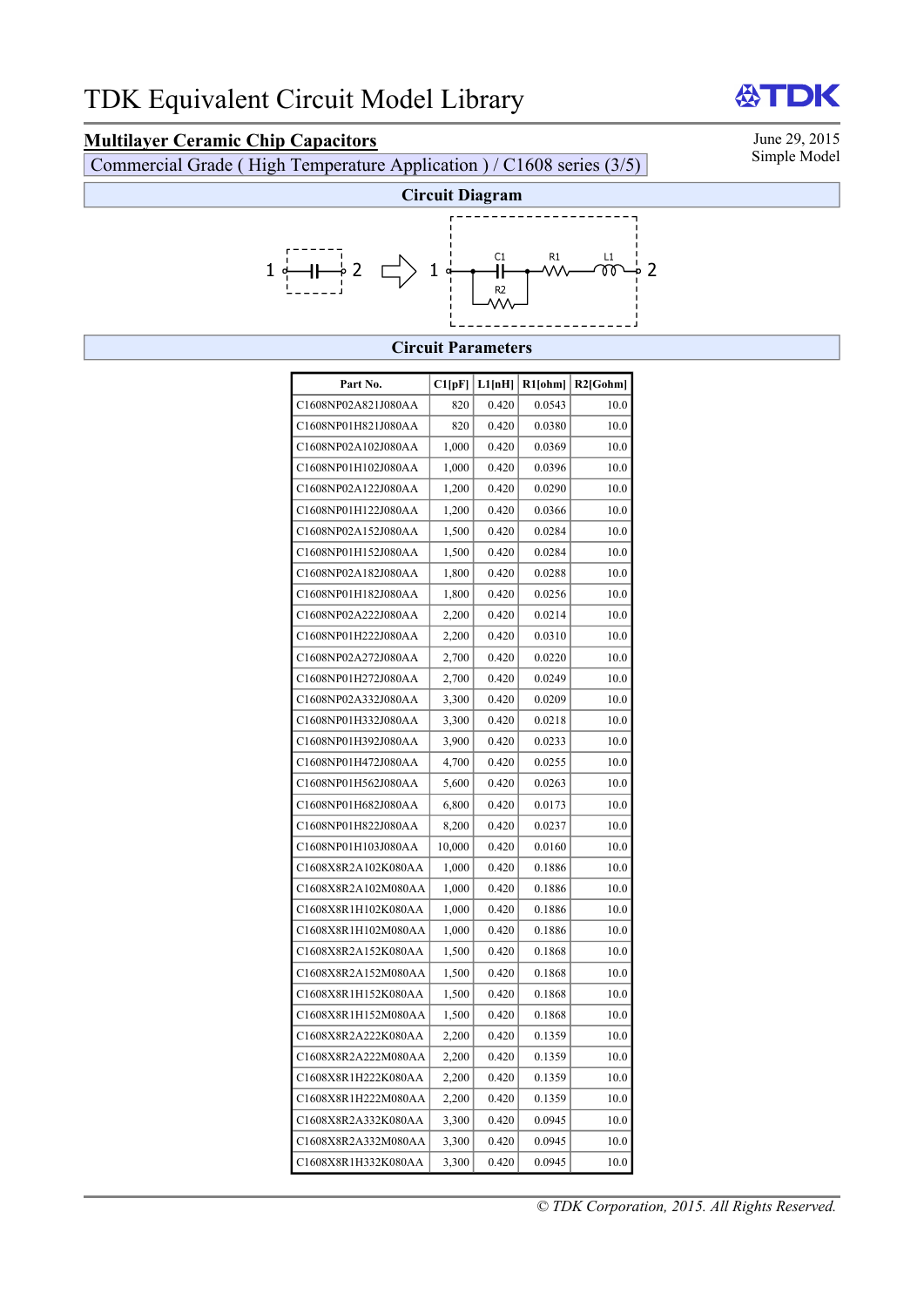# **Multilayer Ceramic Chip Capacitors** June 29, 2015<br>Commercial Grade (High Temperature Application) / C1608 series (4/5) Simple Model

Commercial Grade ( High Temperature Application ) / C1608 series (4/5)

DK



### **Circuit Parameters**

| Part No.            | Cl[pF]  | L1[nH] | $R1$ [ohm] | $R2$ [Gohm] |
|---------------------|---------|--------|------------|-------------|
| C1608X8R1H332M080AA | 3,300   | 0.420  | 0.0945     | 10.0        |
| C1608X8R2A472K080AA | 4,700   | 0.420  | 0.0969     | 10.0        |
| C1608X8R2A472M080AA | 4,700   | 0.420  | 0.0969     | 10.0        |
| C1608X8R1H472K080AA | 4,700   | 0.420  | 0.0969     | 10.0        |
| C1608X8R1H472M080AA | 4,700   | 0.420  | 0.0969     | 10.0        |
| C1608X8R2A682K080AA | 6,800   | 0.420  | 0.0681     | 10.0        |
| C1608X8R2A682M080AA | 6,800   | 0.420  | 0.0681     | 10.0        |
| C1608X8R1H682K080AA | 6,800   | 0.420  | 0.0681     | 10.0        |
| C1608X8R1H682M080AA | 6,800   | 0.420  | 0.0681     | 10.0        |
| C1608X8R2A103K080AA | 10,000  | 0.420  | 0.0509     | 10.0        |
| C1608X8R2A103M080AA | 10,000  | 0.420  | 0.0509     | 10.0        |
| C1608X8R1H103K080AA | 10,000  | 0.420  | 0.0509     | 10.0        |
| C1608X8R1H103M080AA | 10,000  | 0.420  | 0.0509     | 10.0        |
| C1608X8R2A153K080AA | 15,000  | 0.420  | 0.0378     | 10.0        |
| C1608X8R2A153M080AA | 15,000  | 0.420  | 0.0378     | 10.0        |
| C1608X8R1H153K080AA | 15,000  | 0.420  | 0.0378     | 10.0        |
| C1608X8R1H153M080AA | 15,000  | 0.420  | 0.0378     | 10.0        |
| C1608X8R2A223K080AB | 22,000  | 0.420  | 0.0522     | 10.0        |
| C1608X8R2A223M080AB | 22,000  | 0.420  | 0.0522     | 10.0        |
| C1608X8R1H223K080AA | 22,000  | 0.420  | 0.0396     | 10.0        |
| C1608X8R1H223M080AA | 22,000  | 0.420  | 0.0396     | 10.0        |
| C1608X8R2A333K080AB | 33,000  | 0.420  | 0.0273     | 10.0        |
| C1608X8R2A333M080AB | 33,000  | 0.420  | 0.0273     | 10.0        |
| C1608X8R1H333K080AA | 33,000  | 0.420  | 0.0298     | 10.0        |
| C1608X8R1H333M080AA | 33,000  | 0.420  | 0.0298     | 10.0        |
| C1608X8R1H473K080AA | 47,000  | 0.420  | 0.0195     | 10.0        |
| C1608X8R1H473M080AA | 47,000  | 0.420  | 0.0195     | 10.0        |
| C1608X8R1H683K080AB | 68,000  | 0.420  | 0.0290     | 7.35        |
| C1608X8R1H683M080AB | 68,000  | 0.420  | 0.0290     | 7.35        |
| C1608X8R1E683K080AA | 68,000  | 0.420  | 0.0180     | 7.35        |
| C1608X8R1E683M080AA | 68,000  | 0.420  | 0.0180     | 7.35        |
| C1608X8R1H104K080AB | 100,000 | 0.420  | 0.0190     | 5.00        |
| C1608X8R1H104M080AB | 100,000 | 0.420  | 0.0190     | 5.00        |
| C1608X8R1E104K080AA | 100,000 | 0.420  | 0.0130     | 5.00        |
| C1608X8R1E104M080AA | 100,000 | 0.420  | 0.0130     | 5.00        |
| C1608X8R1E154K080AB | 150,000 | 0.420  | 0.0169     | 3.33        |
| C1608X8R1E154M080AB | 150,000 | 0.420  | 0.0169     | 3.33        |

份